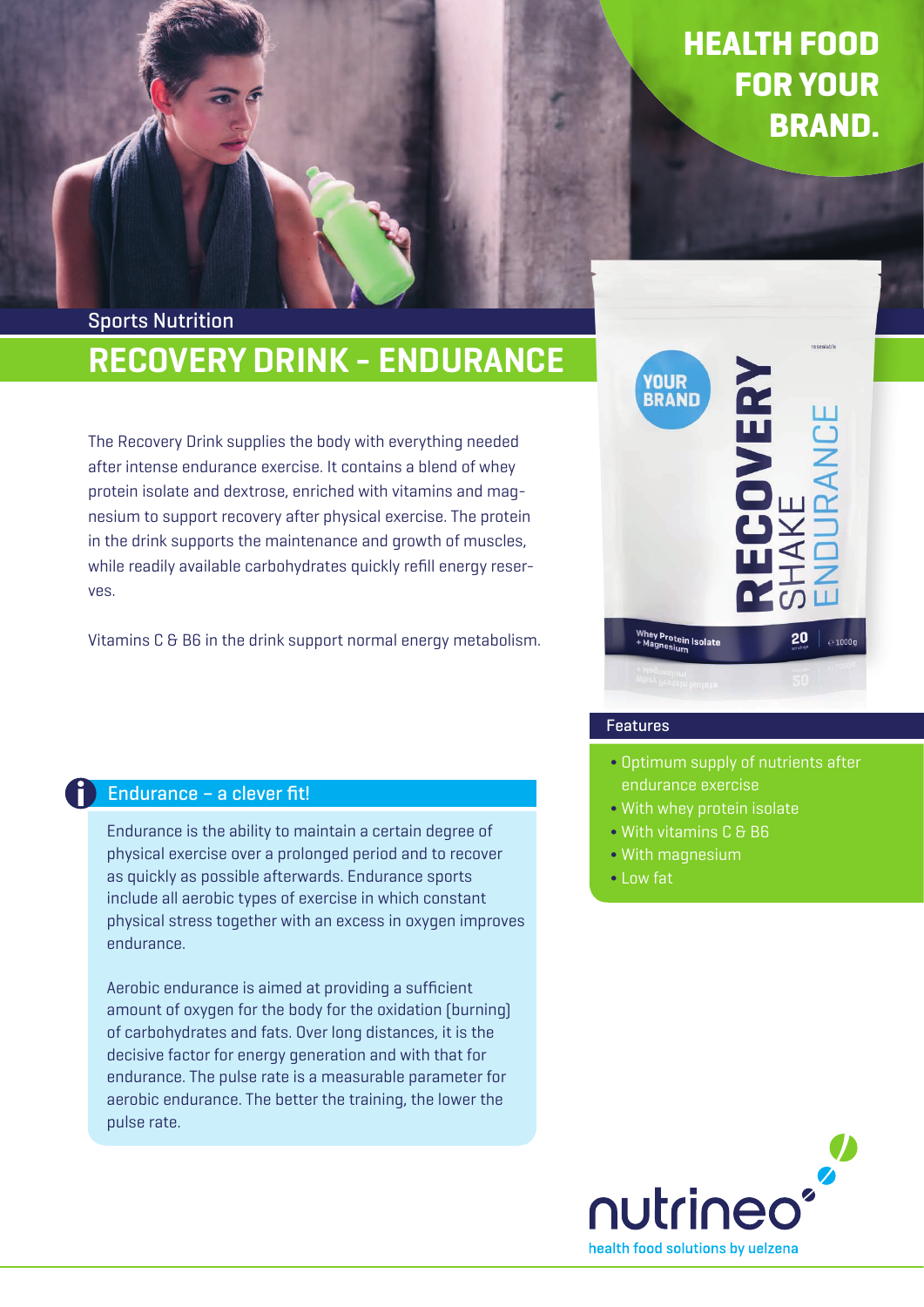# Sports Nutrition

# Recovery Drink – Endurance

### **Description**

Instant beverage to support recovery after physical exercise, with whey protein isolate and dextrose, enriched with vitamins and magnesium.

#### Dosage per serving and application

Quickly stir 50 g of the powder in 500 ml water or use a shaker. Use immediately after training. Before  $\Box$  During  $\Box$  After  $\blacksquare$ 

#### Technical data

Flavors: Yoghurt-lemon

Shelf life: 18 -24 months, depending on the packaging format

Packaging:



### Allergen information

Milk/dairy products (including lactose).

#### **Ingredients**

Dextrose, whey protein isolate, acid citric acid, flavourings, emulsifier lecithin, magnesium citrate, ascorbic acid, salt, magnesium oxide, sweetener sucralose, pyridoxine hydrochloride.



| <b>Nutritional</b><br>information | in 100 g powder      | per serving / 50 g<br>in 500 ml water |
|-----------------------------------|----------------------|---------------------------------------|
| Energy value [kJ]                 | 1596 kJ              | 798 kJ                                |
| Energy value [kcal]               | <b>376 kcal</b>      | 188 kcal                              |
| Fat                               | 1.2 <sub>q</sub>     | 0.6q                                  |
| of which saturates                | 0.4 <sub>q</sub>     | 0.2 <sub>q</sub>                      |
| Carbohydrate                      | 48.9q                | 24.4 <sub>q</sub>                     |
| of which sugars                   | 47.1 <sub>q</sub>    | 23.5q                                 |
| Fiber                             | 0.1 <sub>q</sub>     | 0 <sub>q</sub>                        |
| Protein                           | 39.6q                | 19.8 <sub>q</sub>                     |
| Salt                              | 0.61 <sub>q</sub>    | 0.3q                                  |
| Vitamin C                         | 416.8 mg [521 %*]    | 208.4 mg [261 %*]                     |
| <b>Vitamin B6</b>                 | $1.34$ mg $[96\%^*]$ | $0.67$ mq $[48\%^*]$                  |
| Magnesium                         | 309 mg [82 %*]       | 154 mg (41 %*)                        |
|                                   |                      |                                       |

\* Nutrient reference value as percentage





**nutrineo – health food solutions by uelzena** Im Neuen Felde 87 · 29525 Uelzen · Germany T: +49 (0) 581 - 806 · F: +49 (0) 581-806-9000 info@nutrineo.com · www.nutrineo.com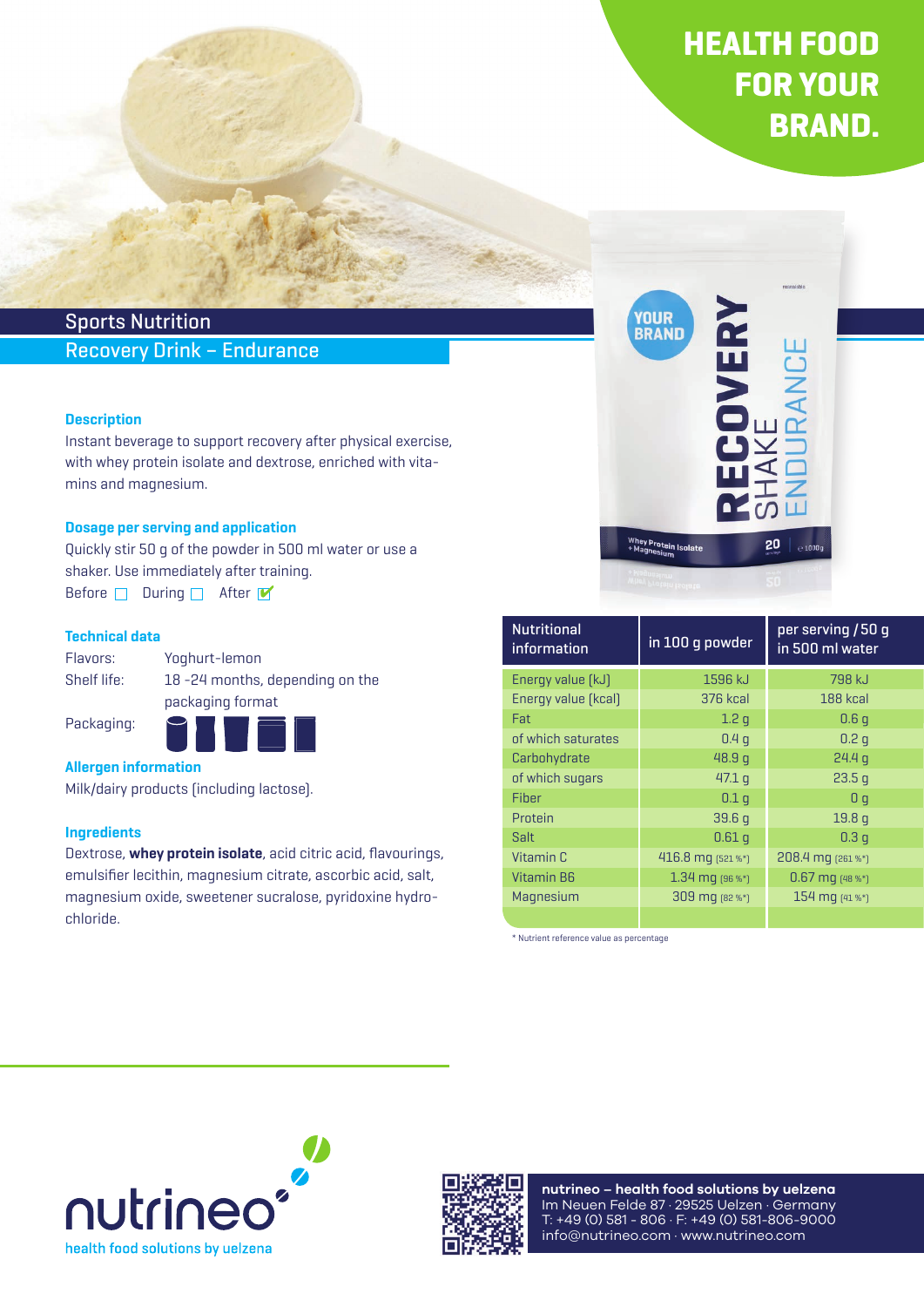# RECOVERY DRINK - STRENGTH Sports Nutrition

The Recovery Drink supplies the body with everything needed after an intense work out. It contains a blend of whey protein isolate, creatine and L-glutamine and supports recovery after physical exercise. The whey protein isolate supports muscle maintenance and muscle gain while the magnesium in the drink supports the normal functioning of muscles and protein synthesis.



## Features

- Optimum supply of nutrients after exercise
- With whey protein isolate
- 24 g protein in 250 ml serving
- With creatine
- With L-glutamine
- With magnesium
- •• Low fat

# A)

Creatine increases physical performance in successive bursts of short-term, high intensity exercise.

A 2006 study found that creatine supplementation in combination with strength training can increase the traininginduced increase in the number of satellite cells and myonuclei in human skeletal muscle, resulting in increased muscle fiber growth.\*

\* S. Olsen, P. Aagaard u. a.: Creatine supplementation augments the increase in satellite cell and myonuclei number in human skeletal muscle induced by strength training<br>In: The Journal of Physiology. Band 573, Pt 2Juni 20